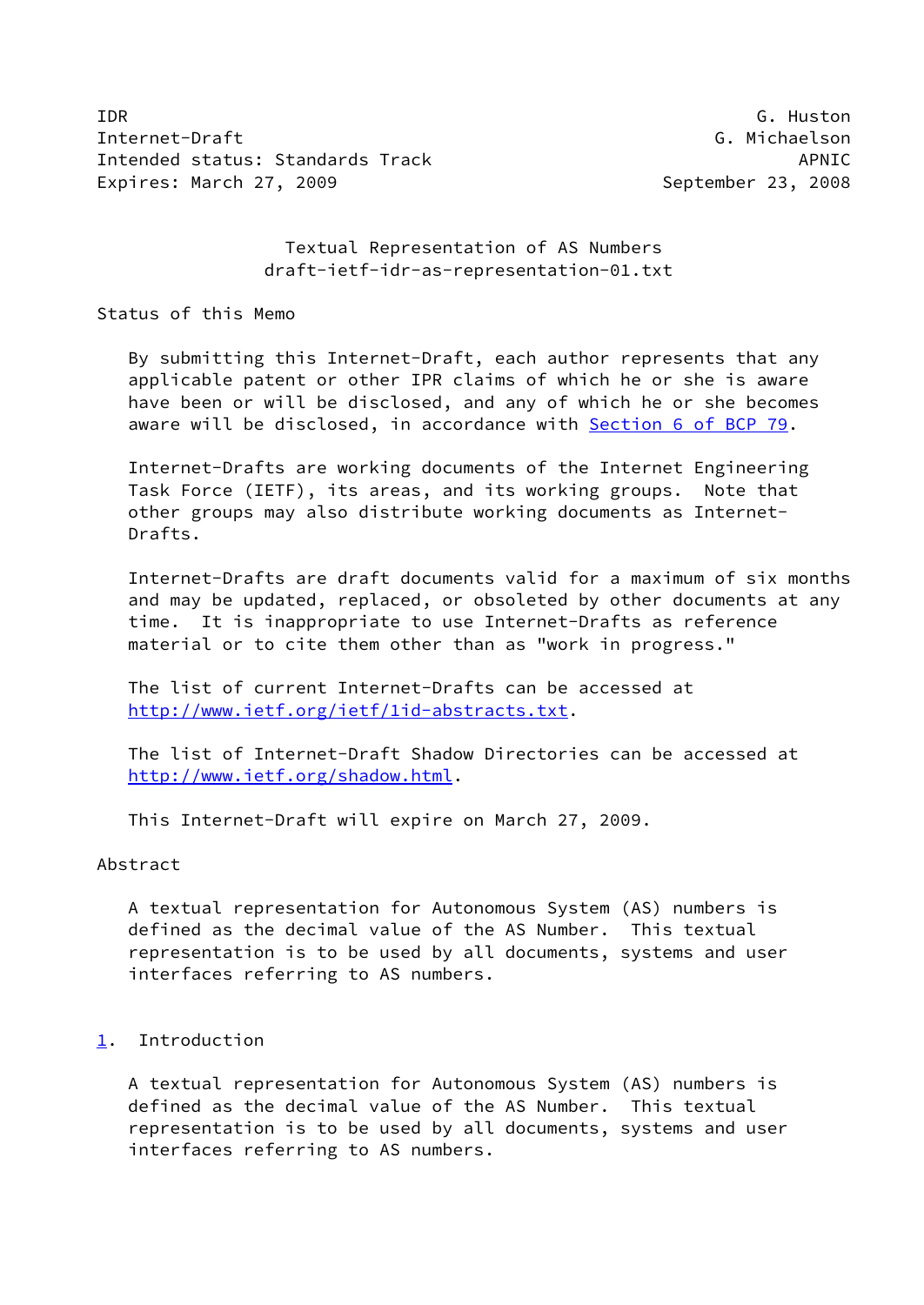### Internet-Draft **ASN Notation** ASN Notation September 2008

 This document notes a number of potential representation formats and proposes the adoption of a decimal value notation for AS numbers, or "asplain" according to the representation taxonomy described here.

<span id="page-1-0"></span>[2](#page-1-0). Taxonomy of Representation Formats

A taxonomy of representation for AS numbers is as follows:

#### asplain

 refers to a syntax scheme of representing all AS numbers using decimal integer notation. Using asplain notation an AS number of value 65526 would be represented as the string "65526" and an AS number of value 65546 would be represented as the string "65546".

## asdot+

 refers to a syntax scheme of representing all AS numbers using a notation of two integer values joined by a period character: <high order 16-bit value in decimal>.<low order 16-bit value in decimal>. Using asdot+ notation, an AS number of value 65526 would be represented as the string "0.65526" and an AS number of value 65546 would be represented as the string "1.10".

asdot

 refers to a syntax scheme of representing AS number values less than 65536 using asplain notation and representing AS number values equal to or greater than 65536 using asdot+ notation. Using asdot notation, an AS number of value 65526 would be represented as the string "65526" and an AS number of value 65546 would be represented as the string "1.10".

## <span id="page-1-1"></span>[3](#page-1-1). Representation of AS Number Values

 To avoid confusion, a single textual notation is useful for documentation, configuration systems, reports, and external tools and information repositories. The decimal value representation, or "asplain" is proposed as the textual notation to use for AS Numbers.

 The "asplain" representation represents the number as its decimal value, without any field delimiter, corresponding to the lack of any internal structure required by the use of AS numbers in the inter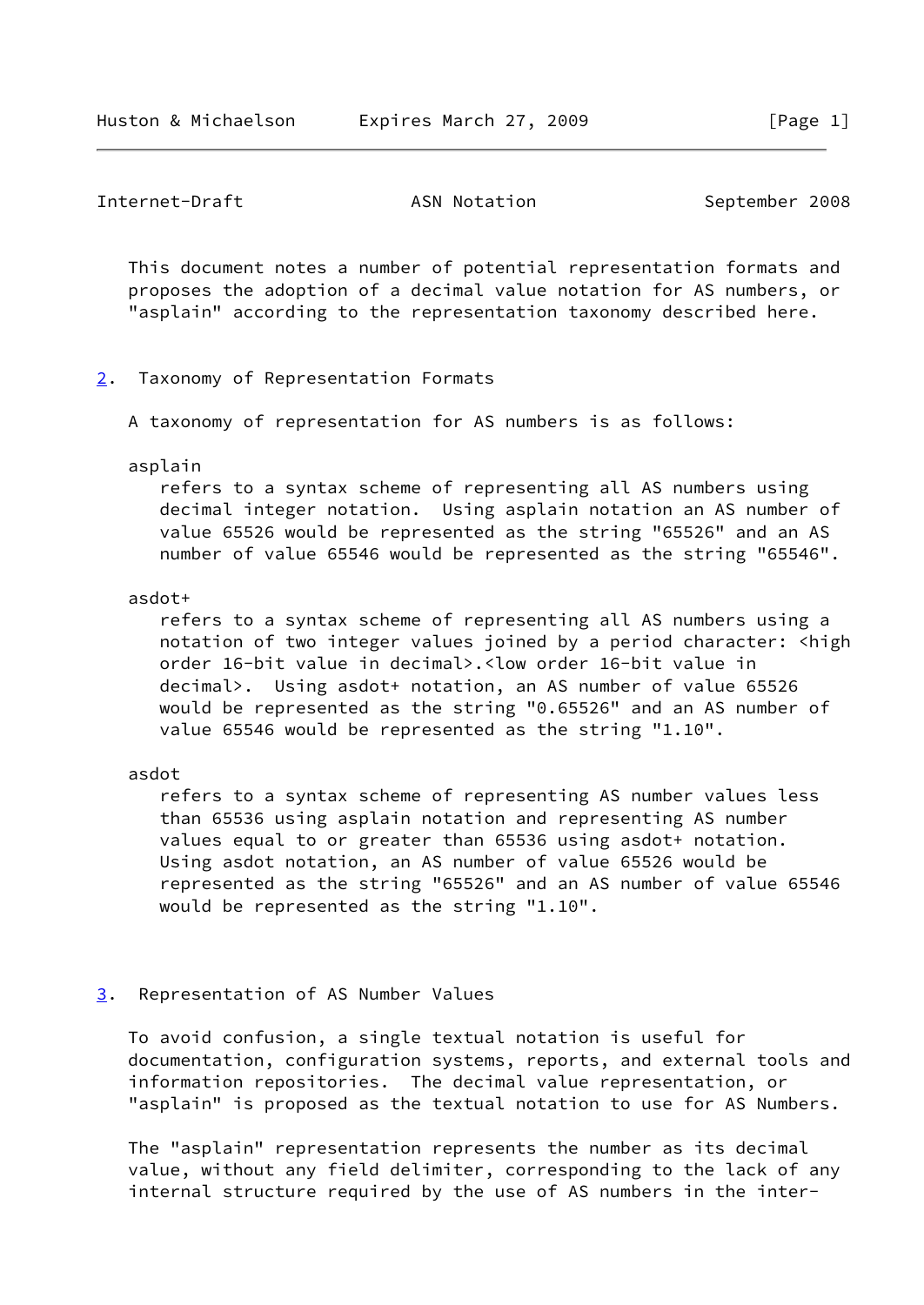domain routing context.

| Huston & Michaelson | Expires March 27, 2009 | [Page 2] |
|---------------------|------------------------|----------|
|---------------------|------------------------|----------|

Internet-Draft ASN Notation ASN Notation September 2008

<span id="page-2-0"></span>[4](#page-2-0). IANA Considerations

 IANA Registries should use decimal representation ("asplain") for AS numbers.

<span id="page-2-1"></span>[5](#page-2-1). Security Considerations

 This document does not refer to matters associated with security of routing systems.

<span id="page-2-2"></span>[6](#page-2-2). Acknowledgments

 The terminology of "asplain", "asdot" and "asdot+" was originally devised and described by Juergen Kammer in January 2007 [\[KAMMER2007\]](#page-2-3).

<span id="page-2-4"></span>[7](#page-2-4). Informative References

<span id="page-2-3"></span>[KAMMER2007]

 Kammer, J., "AS Number Formats", Jan 2007, <<http://quagga.ncc.eurodata.de/asnumformat.html>>.

Authors' Addresses

 Geoff Huston Asia Pacific Network Information Centre

Email: gih@apnic.net

 George Michaelson Asia Pacific Network Information Centre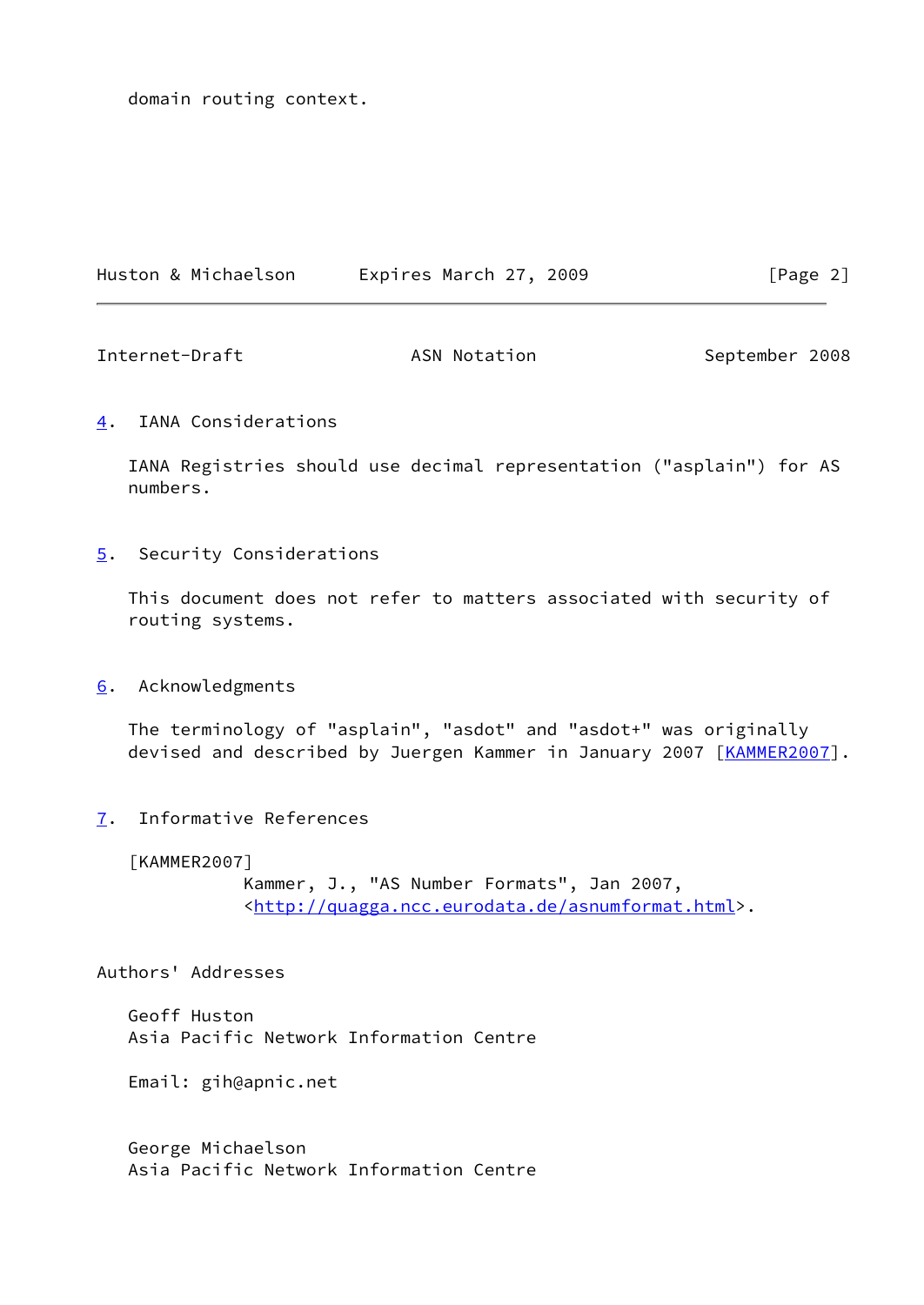Huston & Michaelson Expires March 27, 2009 [Page 3]

Internet-Draft ASN Notation September 2008

Full Copyright Statement

Copyright (C) The IETF Trust (2008).

 This document is subject to the rights, licenses and restrictions contained in  $BCP$  78, and except as set forth therein, the authors retain all their rights.

 This document and the information contained herein are provided on an "AS IS" basis and THE CONTRIBUTOR, THE ORGANIZATION HE/SHE REPRESENTS OR IS SPONSORED BY (IF ANY), THE INTERNET SOCIETY, THE IETF TRUST AND THE INTERNET ENGINEERING TASK FORCE DISCLAIM ALL WARRANTIES, EXPRESS OR IMPLIED, INCLUDING BUT NOT LIMITED TO ANY WARRANTY THAT THE USE OF THE INFORMATION HEREIN WILL NOT INFRINGE ANY RIGHTS OR ANY IMPLIED WARRANTIES OF MERCHANTABILITY OR FITNESS FOR A PARTICULAR PURPOSE.

Intellectual Property

 The IETF takes no position regarding the validity or scope of any Intellectual Property Rights or other rights that might be claimed to pertain to the implementation or use of the technology described in this document or the extent to which any license under such rights might or might not be available; nor does it represent that it has made any independent effort to identify any such rights. Information on the procedures with respect to rights in RFC documents can be found in [BCP 78](https://datatracker.ietf.org/doc/pdf/bcp78) and [BCP 79](https://datatracker.ietf.org/doc/pdf/bcp79).

Copies of IPR disclosures made to the IETF Secretariat and any